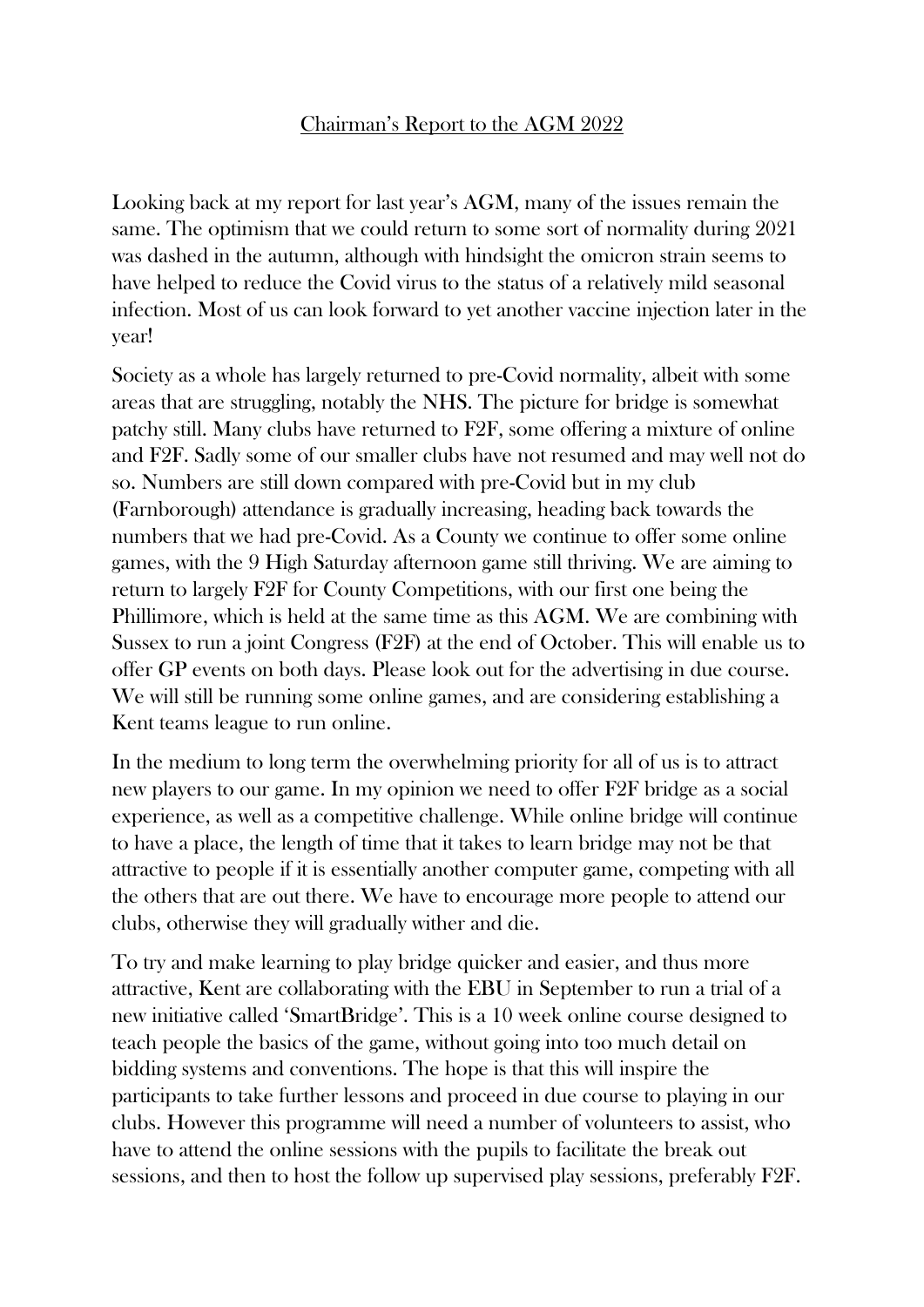While I realise that this is a big commitment for people to offer, if we get enough volunteers the load will be spread. This cannot be left to just a few members to do, we need a concerted effort from everybody to make this work. So my plea to all of you is to please get involved and offer whatever time you can to make this a success and start the process of securing the future of our great game. You do not need to be a trained teacher to do this, but we would of course welcome more teachers into our ranks as we definitely need more. My thanks to Pat Welsh, who is working really hard on this initiative.

The County remains in a healthy financial position and we continue to look for ways that we can assist any projects that will further the game in Kent. So far we have agreed to sponsor Tom Furness and Thomas Gardner to help them attend the Junior European Championships next month. We contributed to the costs of the annual Junior Bridge Camp last year, and intend to do so again this year. On the teaching front we are trying to increase the number of teachers and have offered to pay half of the fee for the teacher training course for the second person attending from any of our clubs, the EBU fully subsidise the first person. We are happy to consider any requests for financial assistance that will help clubs recover from the impact of Covid, and we are particularly keen on anything that will help grow our membership base and attract new players to the game.

On the representative front it has been a bit of a lean year for Kent representative teams. We won the 'A' Division of the Metropolitan Cup in November and went on to win the 'A' Division in the National Inter-County League Finals. Congratulations to the team, Kay Preddy, Norman Selway, Colin Wilson, Gerald Soper, John Amor, John Hemington, Peter Law and Steve Auchterlonie. Kent also currently lead the Home Counties League Division 'A' with one match to go.

We have had a number of individual successes throughout out the year, which have been documented in my reports to the Committee, and on the web site.

I am particularly proud of the leading role that Kent played in the Kent/Surrey/Sussex GP Swiss Teams held online in April, with all proceeds going to the Ukraine Refugee Appeal. Everyone involved gave their time free of charge and we raised (after calculating Gift Aid) over £12000. A magnificent effort for a most worthy cause.